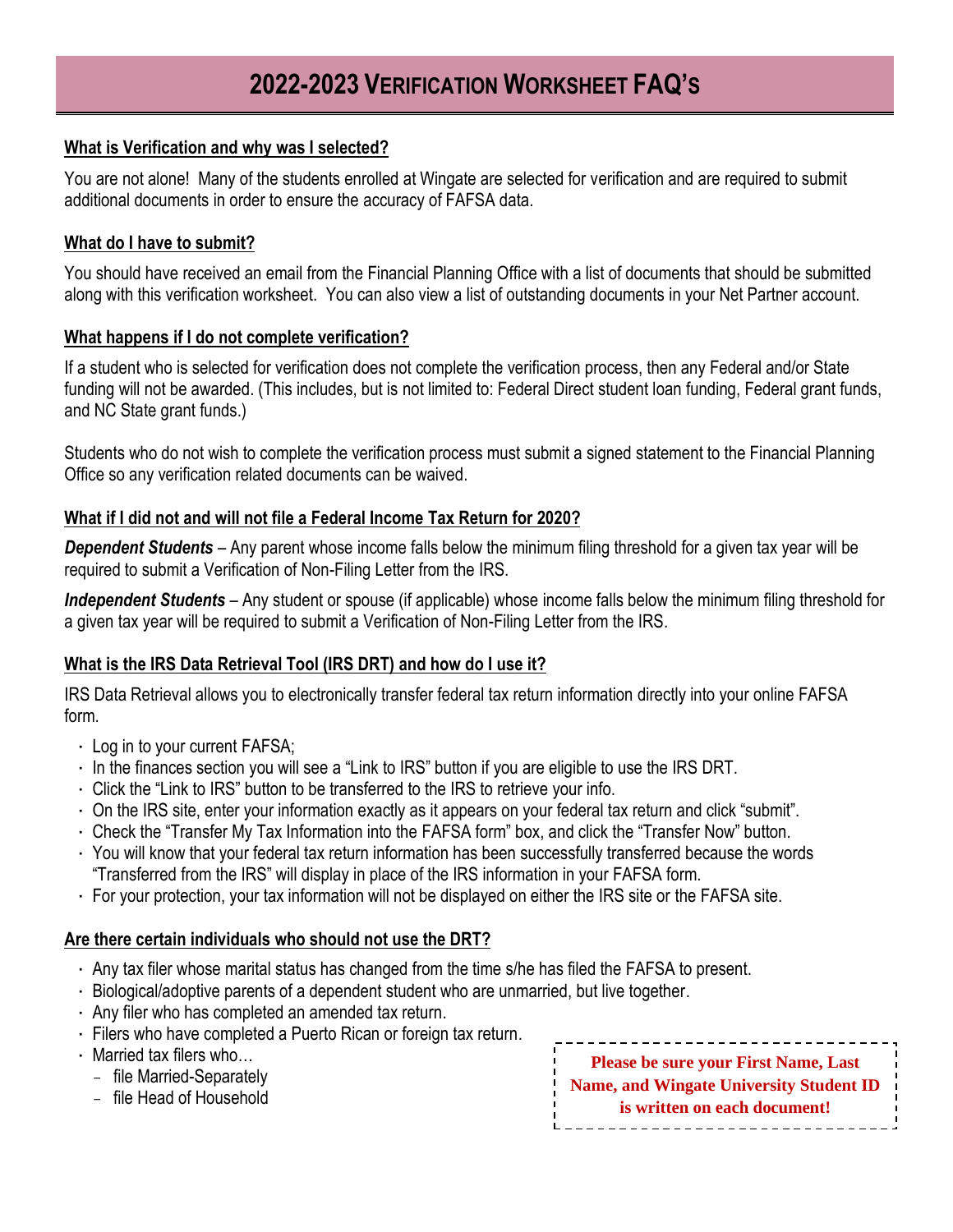# **VERIFICATION FAQ'S CONTINUED**

### **What should I submit if I have been asked to provide a copy of my Tax Return Transcript or Federal Tax Return?**

You should provide a copy of either the 2020 IRS Tax Return Transcript or your *signed* 2020 Federal Tax Return. If you elect to submit your Federal Tax Return, you will need to submit all applicable schedules. Applicable schedules include Schedule 1, Schedule 2 and/or Schedule 3. Please be sure to submit all schedules that contain data to our office for review.

You can request a 2020 IRS Tax Return Transcript directly from the IRS using the following methods:

- To view and print your transcripts online, go to IRS.gov and use the Get Transcript tool.
- To order by phone, call 800-908-9946 and follow the prompts.
- To request an individual tax return transcript by mail or fax, complete Form 4506T-EZ.

**Do not list Wingate as a third-party recipient** when requesting your tax return transcript. You should have the IRS send the document directly to you and then submit a copy to our office.





### **What should I submit for my Schedule 1, Schedule 2, or Schedule 3?**



| > Attach to Form 1040 or 1040-SR.<br><b>Department of the Treasure</b><br>> Go to www.ins.pov/form.td40 for instructions and the latest internation.<br>Internal Flevenue Service<br>determine interests may display which are when they<br>Port I<br>Tax<br>Alternative minimum tax, Attach Form 6251<br>program and company of a manufacturer and company and<br>2 Excoss advance premium fax credit repairment, Attach Form 0962<br>3 Add lines 1 and 2. Enter here and include on Form 1040 or 1040-SR, line 12b<br><b>William Other Taxes</b><br>а.<br>Unesported social security and Medicare fax from Form: a (34137 b) 3809<br>Additional tax on IRAs, other qualified retirement plans, and other tax-favored accounts. Attach Form<br>7a Household employment toxes. Attach Schedule H<br>b Repayment of trat-time homebager credit from Faxe 6405. Attach Form 5405 if required<br>$h \equiv$ From 1960<br>Tenne from a T Form 8919<br>$\mathbf{a}$<br>e il trattuttores unler cockde<br>9 Soction 965 not tax liability installment from Porm 965-A 9<br>Add lines 4 Brough 8. These are your total ether taxes, Enter here and on Form 1040 or 1040-<br>10<br>[0.015]<br>For Paperwork Reduction Act Notice, see your tax return instructions.<br>Out No. 714782 | <b>Stativian</b><br>Systeme Fo. 02<br>Your social selective excellent<br>Ŧ<br>$\overline{\phantom{a}}$<br>τ<br>٠<br>s<br>٠<br>7a<br>T <sub>0</sub><br>Silvering a Direct Hotel or 1040-078 and |
|-------------------------------------------------------------------------------------------------------------------------------------------------------------------------------------------------------------------------------------------------------------------------------------------------------------------------------------------------------------------------------------------------------------------------------------------------------------------------------------------------------------------------------------------------------------------------------------------------------------------------------------------------------------------------------------------------------------------------------------------------------------------------------------------------------------------------------------------------------------------------------------------------------------------------------------------------------------------------------------------------------------------------------------------------------------------------------------------------------------------------------------------------------------------------------------------------------------------------------------------------------------------------------|------------------------------------------------------------------------------------------------------------------------------------------------------------------------------------------------|
|                                                                                                                                                                                                                                                                                                                                                                                                                                                                                                                                                                                                                                                                                                                                                                                                                                                                                                                                                                                                                                                                                                                                                                                                                                                                               |                                                                                                                                                                                                |
|                                                                                                                                                                                                                                                                                                                                                                                                                                                                                                                                                                                                                                                                                                                                                                                                                                                                                                                                                                                                                                                                                                                                                                                                                                                                               |                                                                                                                                                                                                |
|                                                                                                                                                                                                                                                                                                                                                                                                                                                                                                                                                                                                                                                                                                                                                                                                                                                                                                                                                                                                                                                                                                                                                                                                                                                                               |                                                                                                                                                                                                |
|                                                                                                                                                                                                                                                                                                                                                                                                                                                                                                                                                                                                                                                                                                                                                                                                                                                                                                                                                                                                                                                                                                                                                                                                                                                                               |                                                                                                                                                                                                |
|                                                                                                                                                                                                                                                                                                                                                                                                                                                                                                                                                                                                                                                                                                                                                                                                                                                                                                                                                                                                                                                                                                                                                                                                                                                                               |                                                                                                                                                                                                |
|                                                                                                                                                                                                                                                                                                                                                                                                                                                                                                                                                                                                                                                                                                                                                                                                                                                                                                                                                                                                                                                                                                                                                                                                                                                                               |                                                                                                                                                                                                |
|                                                                                                                                                                                                                                                                                                                                                                                                                                                                                                                                                                                                                                                                                                                                                                                                                                                                                                                                                                                                                                                                                                                                                                                                                                                                               |                                                                                                                                                                                                |
|                                                                                                                                                                                                                                                                                                                                                                                                                                                                                                                                                                                                                                                                                                                                                                                                                                                                                                                                                                                                                                                                                                                                                                                                                                                                               |                                                                                                                                                                                                |
|                                                                                                                                                                                                                                                                                                                                                                                                                                                                                                                                                                                                                                                                                                                                                                                                                                                                                                                                                                                                                                                                                                                                                                                                                                                                               |                                                                                                                                                                                                |
|                                                                                                                                                                                                                                                                                                                                                                                                                                                                                                                                                                                                                                                                                                                                                                                                                                                                                                                                                                                                                                                                                                                                                                                                                                                                               |                                                                                                                                                                                                |
|                                                                                                                                                                                                                                                                                                                                                                                                                                                                                                                                                                                                                                                                                                                                                                                                                                                                                                                                                                                                                                                                                                                                                                                                                                                                               |                                                                                                                                                                                                |
|                                                                                                                                                                                                                                                                                                                                                                                                                                                                                                                                                                                                                                                                                                                                                                                                                                                                                                                                                                                                                                                                                                                                                                                                                                                                               |                                                                                                                                                                                                |
|                                                                                                                                                                                                                                                                                                                                                                                                                                                                                                                                                                                                                                                                                                                                                                                                                                                                                                                                                                                                                                                                                                                                                                                                                                                                               |                                                                                                                                                                                                |
|                                                                                                                                                                                                                                                                                                                                                                                                                                                                                                                                                                                                                                                                                                                                                                                                                                                                                                                                                                                                                                                                                                                                                                                                                                                                               |                                                                                                                                                                                                |
|                                                                                                                                                                                                                                                                                                                                                                                                                                                                                                                                                                                                                                                                                                                                                                                                                                                                                                                                                                                                                                                                                                                                                                                                                                                                               |                                                                                                                                                                                                |
|                                                                                                                                                                                                                                                                                                                                                                                                                                                                                                                                                                                                                                                                                                                                                                                                                                                                                                                                                                                                                                                                                                                                                                                                                                                                               |                                                                                                                                                                                                |
| <b>SCHEDULE 3</b><br><b>Nonrefundable Credits</b>                                                                                                                                                                                                                                                                                                                                                                                                                                                                                                                                                                                                                                                                                                                                                                                                                                                                                                                                                                                                                                                                                                                                                                                                                             | CMB No. 1545-0074                                                                                                                                                                              |
| (Form 1040)                                                                                                                                                                                                                                                                                                                                                                                                                                                                                                                                                                                                                                                                                                                                                                                                                                                                                                                                                                                                                                                                                                                                                                                                                                                                   |                                                                                                                                                                                                |
| Attach to Form 1040.<br>Deportment of the Treasury<br>Go to www.irs.gov/Form1040 for instructions and the latest information.<br>Internal Revenue Service                                                                                                                                                                                                                                                                                                                                                                                                                                                                                                                                                                                                                                                                                                                                                                                                                                                                                                                                                                                                                                                                                                                     | Amschonan<br>Sequence No. 03                                                                                                                                                                   |
| Namesi shown on Form 1040                                                                                                                                                                                                                                                                                                                                                                                                                                                                                                                                                                                                                                                                                                                                                                                                                                                                                                                                                                                                                                                                                                                                                                                                                                                     | Your social security number                                                                                                                                                                    |
| Nonrefundable<br>Foreign tax credit. Attach Form 1116 if required<br>48                                                                                                                                                                                                                                                                                                                                                                                                                                                                                                                                                                                                                                                                                                                                                                                                                                                                                                                                                                                                                                                                                                                                                                                                       | 48                                                                                                                                                                                             |
| Credit for child and dependent care expenses. Attach Form 2441<br>49<br>Credits                                                                                                                                                                                                                                                                                                                                                                                                                                                                                                                                                                                                                                                                                                                                                                                                                                                                                                                                                                                                                                                                                                                                                                                               | 49                                                                                                                                                                                             |
| <b>RA</b><br>Education credits from Form 8863, line 19                                                                                                                                                                                                                                                                                                                                                                                                                                                                                                                                                                                                                                                                                                                                                                                                                                                                                                                                                                                                                                                                                                                                                                                                                        | fio                                                                                                                                                                                            |
| Retirement savings contributions credit. Attach Form 8880<br>64                                                                                                                                                                                                                                                                                                                                                                                                                                                                                                                                                                                                                                                                                                                                                                                                                                                                                                                                                                                                                                                                                                                                                                                                               | 51                                                                                                                                                                                             |
| 52                                                                                                                                                                                                                                                                                                                                                                                                                                                                                                                                                                                                                                                                                                                                                                                                                                                                                                                                                                                                                                                                                                                                                                                                                                                                            | 52                                                                                                                                                                                             |
| 53<br>Residential energy credit. Attach Form 5695                                                                                                                                                                                                                                                                                                                                                                                                                                                                                                                                                                                                                                                                                                                                                                                                                                                                                                                                                                                                                                                                                                                                                                                                                             | 65                                                                                                                                                                                             |
| 54<br>Other credits from Form a [3 3809 b [3] 8801 c [3]                                                                                                                                                                                                                                                                                                                                                                                                                                                                                                                                                                                                                                                                                                                                                                                                                                                                                                                                                                                                                                                                                                                                                                                                                      | 64                                                                                                                                                                                             |
| 55<br>Add the amounts in the far right column. Enter here and include on Form 1040, line 12,                                                                                                                                                                                                                                                                                                                                                                                                                                                                                                                                                                                                                                                                                                                                                                                                                                                                                                                                                                                                                                                                                                                                                                                  | 65                                                                                                                                                                                             |
| For Paperwork Reduction Act Notice, see your tax return instructions.<br>Cat. No. 714809                                                                                                                                                                                                                                                                                                                                                                                                                                                                                                                                                                                                                                                                                                                                                                                                                                                                                                                                                                                                                                                                                                                                                                                      | de 3 (Form 1040) 2018                                                                                                                                                                          |
|                                                                                                                                                                                                                                                                                                                                                                                                                                                                                                                                                                                                                                                                                                                                                                                                                                                                                                                                                                                                                                                                                                                                                                                                                                                                               |                                                                                                                                                                                                |
|                                                                                                                                                                                                                                                                                                                                                                                                                                                                                                                                                                                                                                                                                                                                                                                                                                                                                                                                                                                                                                                                                                                                                                                                                                                                               |                                                                                                                                                                                                |
|                                                                                                                                                                                                                                                                                                                                                                                                                                                                                                                                                                                                                                                                                                                                                                                                                                                                                                                                                                                                                                                                                                                                                                                                                                                                               |                                                                                                                                                                                                |
|                                                                                                                                                                                                                                                                                                                                                                                                                                                                                                                                                                                                                                                                                                                                                                                                                                                                                                                                                                                                                                                                                                                                                                                                                                                                               |                                                                                                                                                                                                |
|                                                                                                                                                                                                                                                                                                                                                                                                                                                                                                                                                                                                                                                                                                                                                                                                                                                                                                                                                                                                                                                                                                                                                                                                                                                                               |                                                                                                                                                                                                |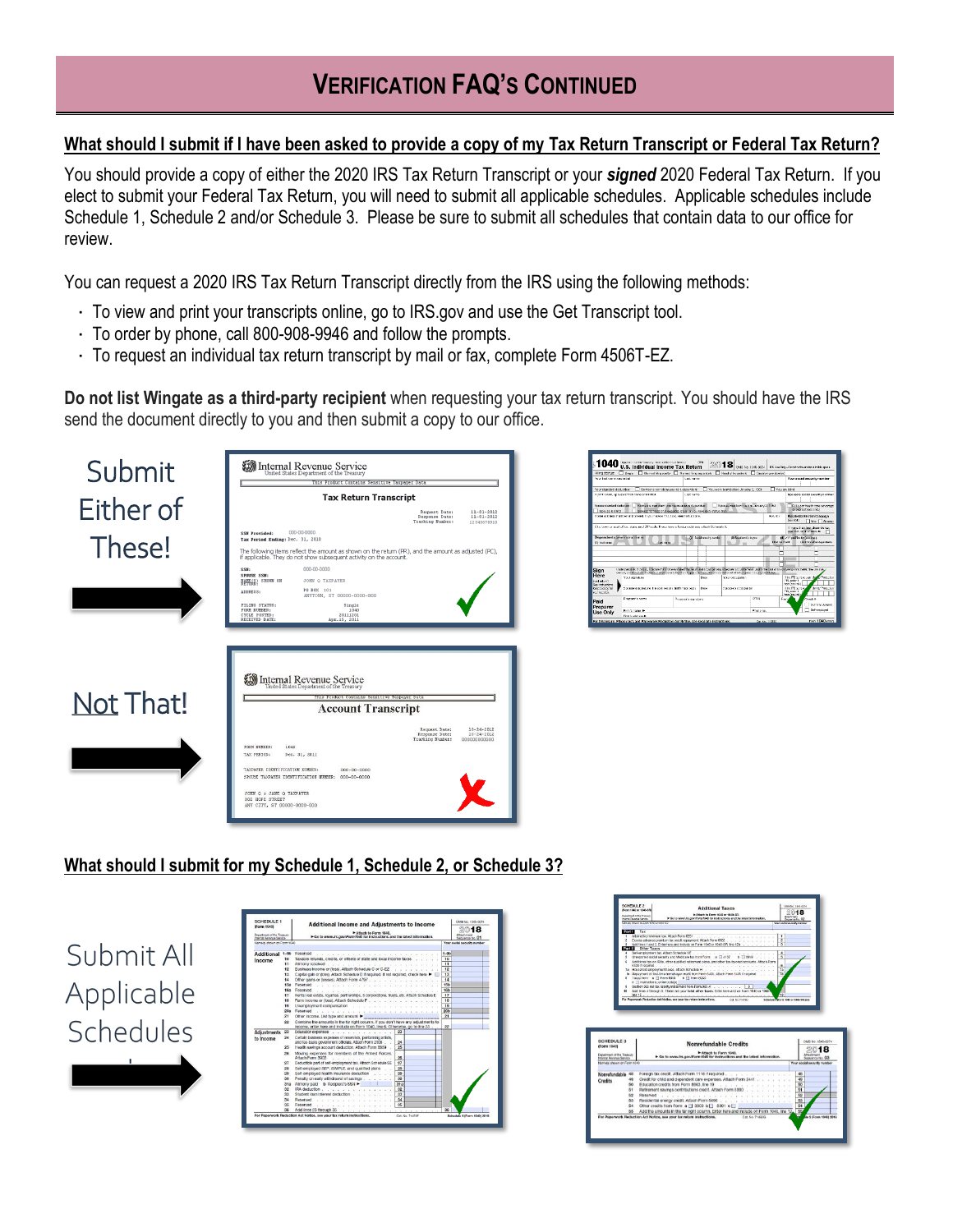# **2022-2023 VERIFICATION WORKSHEET**

Your 2022-2023 Free Application for Federal Student Aid (FAFSA) was selected by the Department of Education for review. This process compares data from your FAFSA with this form and any other requested information for both and

your spouse/parent(s). **We will not be able to finalize your financial aid package until all requested verification documents have been received. Be sure to check your Net Partner account for a list of documents that must be submitted to our office.** 



**P** 

## **A. STUDENT INFORMATION**

Last Name First Name Middle Initial Student ID Number

## **B. FAMILY INFORMATION**

*Please select your status below:*

| <b>Dependent Students (D)</b>                                                                                                                                                                                                                                                                                                                                                                                                                                                                                                                                                                                                          | Independent Students (I)                                                                                                                                                                                                                                                                                                                                                                        |
|----------------------------------------------------------------------------------------------------------------------------------------------------------------------------------------------------------------------------------------------------------------------------------------------------------------------------------------------------------------------------------------------------------------------------------------------------------------------------------------------------------------------------------------------------------------------------------------------------------------------------------------|-------------------------------------------------------------------------------------------------------------------------------------------------------------------------------------------------------------------------------------------------------------------------------------------------------------------------------------------------------------------------------------------------|
| $\Box$ List the people in your parents' household; include:<br>yourself and your parent(s) (including stepparent) even if you<br>a)<br>don't live with your parents<br>b) your parents' other children, even if they don't live with your<br>parent(s), if (1) your parents provide more than half of their<br>support from July 1, 2022 to June 30, 2023, or (2) they would<br>have to provide parental information when applying for aid<br>c) other people if they now live with your parent(s), if your<br>parent(s) provide more than half of their support and will<br>continue to do so from July 1, 2022 through June 30, 2023 | $\Box$ List the people in your household; include:<br>yourself and your spouse<br>a)<br>your children, if you will provide more<br>b)<br>than half of their support from July 1,<br>2022 through June 30, 2023<br>any other people if they now live with<br>C)<br>you, and you provide more than half of<br>their support and will continue to do so<br>from July 1, 2022 through June 30, 2023 |

## **Write the names of all household members, including yourself:**

| <b>Full Name</b> | Date of Birth | <b>Relationship</b> | College/University*<br>(See Details Below) | <b>Enrolled at</b><br>least 1/2 Time |
|------------------|---------------|---------------------|--------------------------------------------|--------------------------------------|
|                  |               | <b>Self</b>         | <b>Wingate University</b>                  | Yes                                  |
|                  |               |                     |                                            |                                      |
|                  |               |                     |                                            |                                      |
|                  |               |                     |                                            |                                      |
|                  |               |                     |                                            |                                      |
|                  |               |                     |                                            |                                      |
|                  |               |                     |                                            |                                      |
|                  |               |                     |                                            |                                      |

**College/University Explained:** Include the name of the college/university for any household member, excluding your parent(s), who will be enrolled at least half time in a degree, diploma, or certificate program at a postsecondary educational institution any time between July 1, 2022, and June 30, 2023.